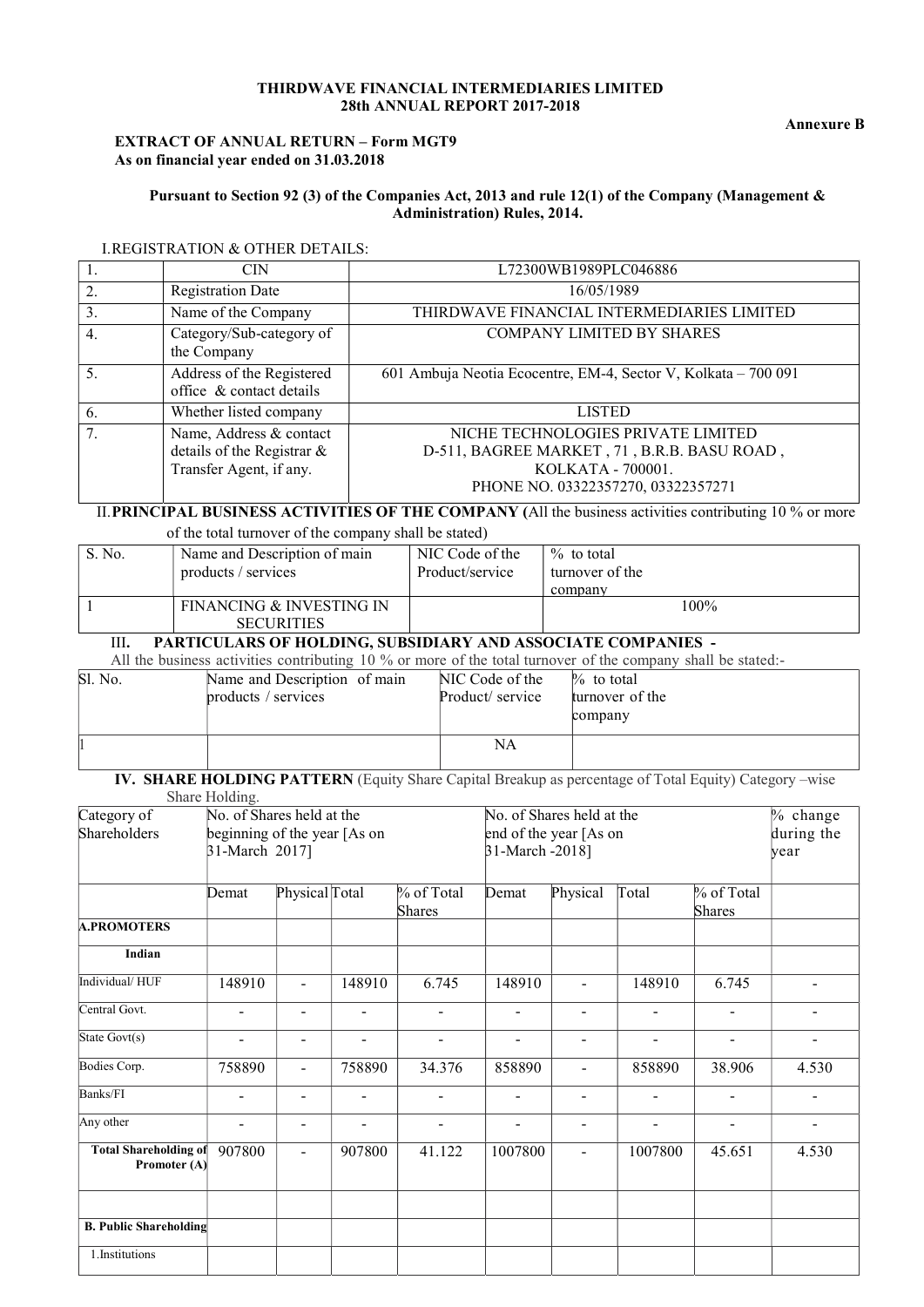| (a)Mutual Funds                                                                                | $\blacksquare$               | 136200                       | 136200                   | 6.170                    | $\overline{a}$           | 136200                   | 136200                       | 6.170                    |                              |
|------------------------------------------------------------------------------------------------|------------------------------|------------------------------|--------------------------|--------------------------|--------------------------|--------------------------|------------------------------|--------------------------|------------------------------|
| $(b)$ Banks/FI                                                                                 | -                            | $\qquad \qquad \blacksquare$ | $\overline{\phantom{a}}$ | $\overline{\phantom{a}}$ | $\overline{\phantom{a}}$ | $\overline{\phantom{a}}$ | $\qquad \qquad \blacksquare$ | $\overline{\phantom{a}}$ | $\qquad \qquad \blacksquare$ |
| (c)Central Govt.                                                                               | -                            | $\overline{\phantom{a}}$     | $\blacksquare$           | $\overline{\phantom{a}}$ | $\overline{\phantom{a}}$ | $\overline{\phantom{a}}$ | $\blacksquare$               | $\overline{\phantom{a}}$ | $\overline{\phantom{a}}$     |
| $(d)$ State Govt $(S)$                                                                         | $\blacksquare$               | $\blacksquare$               | $\overline{a}$           | $\blacksquare$           | $\overline{\phantom{a}}$ | $\overline{\phantom{a}}$ | -                            | $\blacksquare$           | ÷                            |
| (e)Venture Capital Funds                                                                       | $\blacksquare$               | $\overline{\phantom{a}}$     | $\blacksquare$           | $\overline{\phantom{a}}$ | $\overline{\phantom{a}}$ | $\overline{\phantom{0}}$ | ۰                            | $\blacksquare$           | $\blacksquare$               |
| (f)Insurance Companies                                                                         | $\overline{a}$               | $\blacksquare$               | $\overline{\phantom{0}}$ | $\blacksquare$           | $\blacksquare$           | $\blacksquare$           | $\overline{a}$               | $\blacksquare$           | $\blacksquare$               |
| $\sqrt{\text{g/FIIS}}$                                                                         | $\qquad \qquad \blacksquare$ | $\qquad \qquad \blacksquare$ | $\overline{\phantom{a}}$ | $\overline{\phantom{a}}$ | $\overline{\phantom{a}}$ | $\overline{\phantom{a}}$ | $\overline{\phantom{0}}$     | $\overline{\phantom{a}}$ | $\overline{\phantom{a}}$     |
| (h)Foreign Venture<br>Capital Funds                                                            | $\overline{a}$               | $\blacksquare$               | $\overline{a}$           | $\blacksquare$           | $\blacksquare$           | $\blacksquare$           | $\overline{a}$               | $\blacksquare$           | $\blacksquare$               |
| (i)Others(Specify)                                                                             | -                            |                              | $\blacksquare$           | $\overline{\phantom{a}}$ | $\overline{\phantom{0}}$ | $\blacksquare$           | $\blacksquare$               | $\frac{1}{2}$            | $\blacksquare$               |
| Sub-total $(B)(1)$ :-                                                                          |                              | 136200                       | 136200                   | 6.170                    | $\blacksquare$           | 136200                   | 136200                       | 6.170                    | $\overline{\phantom{0}}$     |
|                                                                                                |                              |                              |                          |                          |                          |                          |                              |                          |                              |
| 2. Non-Institutions                                                                            |                              |                              |                          |                          |                          |                          |                              |                          |                              |
| (a)Bodies Corp.                                                                                |                              |                              |                          |                          |                          |                          |                              |                          |                              |
| (i)Indian                                                                                      | 485801                       | 10000                        | 495801                   | 22.459                   | 385801                   | 10000                    | 395801                       | 17.929                   | $(-)4.53$                    |
| (ii)Overseas                                                                                   | $\overline{\phantom{0}}$     | $\blacksquare$               | $\overline{a}$           | $\blacksquare$           | $\blacksquare$           | ÷                        | $\overline{a}$               | $\blacksquare$           | $\blacksquare$               |
| (b)Individuals                                                                                 |                              |                              |                          |                          |                          |                          |                              |                          |                              |
| (i)Individual<br>Shareholders holding<br>nominal Share capital<br>$\frac{1}{2}$ into Rs 1 Lakh | 57919                        | 22600                        | 80519                    | 3.647                    | 57969                    | 22600                    | 80569                        | 3.650                    | 0.003                        |

| (ii)Overseas                                                                              | $\blacksquare$           | $\overline{\phantom{a}}$ | $\overline{\phantom{a}}$ | -                        | $\overline{\phantom{a}}$ | $\overline{\phantom{a}}$ | $\overline{\phantom{0}}$ | $\overline{\phantom{a}}$ | $\overline{\phantom{a}}$ |
|-------------------------------------------------------------------------------------------|--------------------------|--------------------------|--------------------------|--------------------------|--------------------------|--------------------------|--------------------------|--------------------------|--------------------------|
| (b)Individuals                                                                            |                          |                          |                          |                          |                          |                          |                          |                          |                          |
| (i)Individual<br>Shareholders holding<br>nominal Share capital<br>upto Rs.1 Lakh          | 57919                    | 22600                    | 80519                    | 3.647                    | 57969                    | 22600                    | 80569                    | 3.650                    | 0.003                    |
| (ii)Individual<br>Shareholders holding<br>nominal Share capital in<br>excess to Rs.1 Lakh | 289200                   | 296000                   | 585200                   | 26.508                   | 289200                   | 296000                   | 585200                   | 26.508                   | 0.000                    |
| (c)Others (Specify)                                                                       |                          | $\blacksquare$           | $\blacksquare$           | ٠                        | ٠                        |                          | $\overline{\phantom{0}}$ |                          | $\overline{\phantom{0}}$ |
| Non Resident Indians                                                                      | $\sim$                   | $\blacksquare$           | $\blacksquare$           | $\blacksquare$           | $\blacksquare$           | $\overline{\phantom{a}}$ | $\blacksquare$           | $\overline{\phantom{0}}$ | $\overline{\phantom{a}}$ |
| Overseas Corporate<br>Bodies                                                              |                          | $\overline{a}$           | $\overline{\phantom{a}}$ | $\overline{\phantom{0}}$ | $\blacksquare$           | $\overline{a}$           | $\overline{a}$           | $\blacksquare$           | $\overline{\phantom{0}}$ |
| Foreign Nationals                                                                         | $\overline{\phantom{a}}$ | $\blacksquare$           | $\overline{\phantom{a}}$ | -                        | $\overline{\phantom{a}}$ | $\overline{\phantom{a}}$ | $\overline{\phantom{a}}$ | $\overline{\phantom{a}}$ | $\overline{\phantom{a}}$ |
| <b>Clearing Members</b>                                                                   | 2080                     | $\blacksquare$           | 2080                     | 0.094                    | 2030                     | $\overline{\phantom{a}}$ | 2030                     | 0.092                    | $(-)0.002$               |
| Trusts                                                                                    | $\blacksquare$           | $\blacksquare$           | $\blacksquare$           | -                        | $\blacksquare$           | $\overline{\phantom{a}}$ | $\overline{\phantom{0}}$ | $\overline{\phantom{a}}$ | $\blacksquare$           |
| Foreign Bodies - DR                                                                       | $\overline{a}$           | $\overline{a}$           | $\overline{a}$           | $\blacksquare$           | $\blacksquare$           |                          | $\overline{a}$           |                          | $\overline{\phantom{0}}$ |
| Sub-total $(B)(2)$ :-                                                                     | 835000                   | 328600                   | 1163600                  | 52.709                   | 735000                   | 328600                   | 1063600                  | 48.179                   | $(-)4.530$               |
| Total Public<br>Shareholding (B)=(B)(1)<br>$+(B)(2)$                                      | 835000                   | 464800                   | 1299800                  | 58.878                   | 735000                   | 464800                   | 1199800                  | 54.349                   | $(-)4.530$               |

| C. Shares held by  |   |                            |                          |         |        |         |                          |   |
|--------------------|---|----------------------------|--------------------------|---------|--------|---------|--------------------------|---|
| Custodian for GDRs | - |                            | $\overline{\phantom{0}}$ |         |        |         | $\overline{\phantom{0}}$ | - |
| & ADTRs            |   |                            |                          |         |        |         |                          |   |
| Grand Total        |   |                            |                          |         |        |         |                          |   |
| $(A+B+C)$          |   | 1742800   464800   2207600 | 100.00                   | 1742800 | 464800 | 2207600 | 100.00                   |   |
|                    |   |                            |                          |         |        |         |                          |   |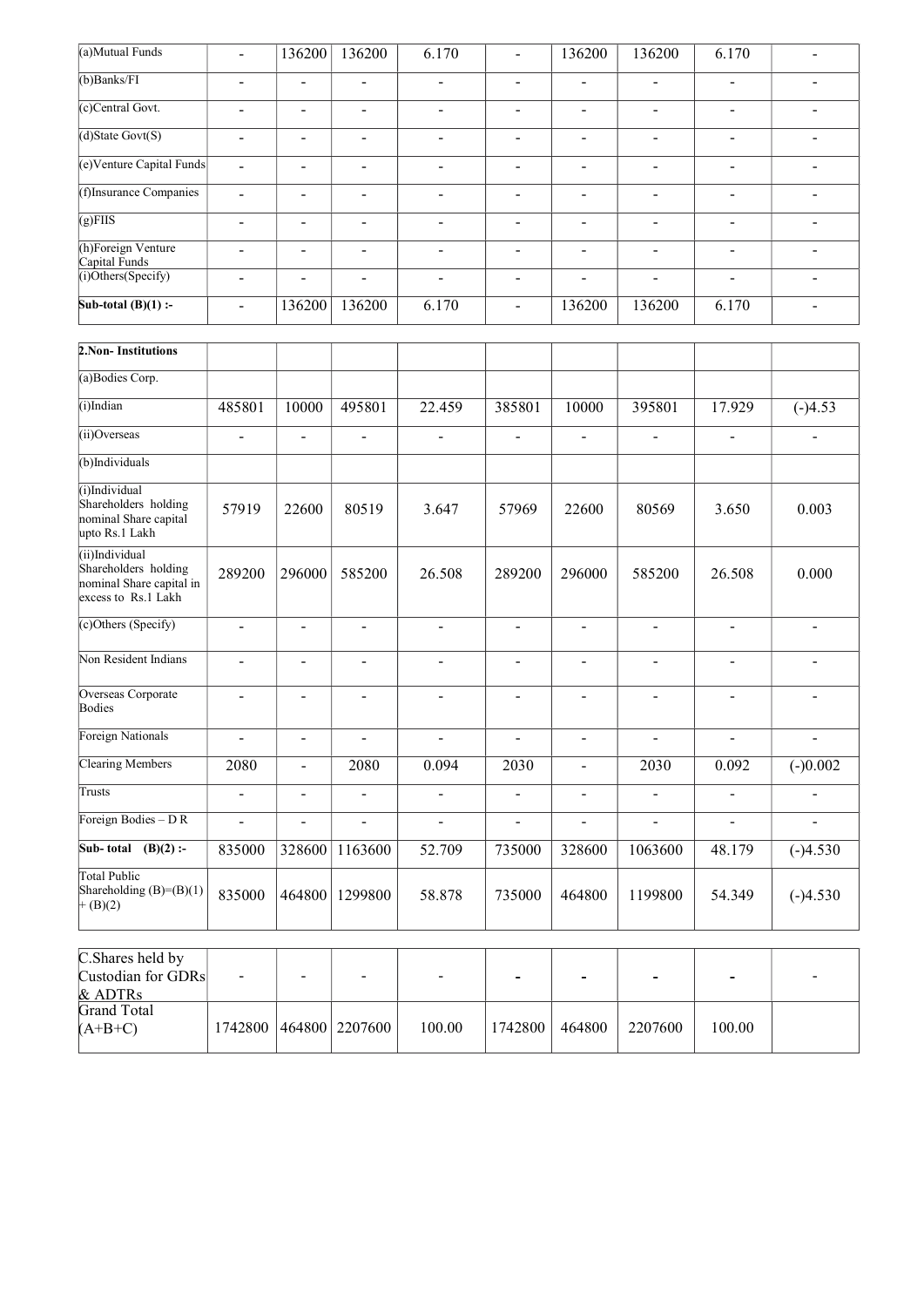# B. Shareholding of Promoter :-

| S            | Shareholder's<br>Name              | Shareholding at the<br>beginning of the year |                                                |                                                                         | Shareholding at the end of<br>the year | % Change in<br>Shareholding<br>during the<br>year |                                                                 |       |
|--------------|------------------------------------|----------------------------------------------|------------------------------------------------|-------------------------------------------------------------------------|----------------------------------------|---------------------------------------------------|-----------------------------------------------------------------|-------|
|              |                                    | No.of<br><b>Shares</b>                       | $%$ of<br>total<br>shares of<br>the<br>company | $%$ of<br><b>Shares</b><br>pledged/<br>encumbered<br>to total<br>shares | No. of<br><b>Shares</b>                | % of total<br>shares of<br>the<br>company         | $%$ of<br>shares<br>pledged/<br>ecumbered<br>to total<br>shares |       |
| $\mathbf{1}$ | Siddhant<br>Agarwal                | 148910                                       | 6.745                                          |                                                                         | 148910                                 | 6.745                                             |                                                                 |       |
| 2            | <b>Talwar Steels</b><br>$(P)$ Ltd  | 601890                                       | 27.264                                         |                                                                         | 701890                                 | 31.794                                            |                                                                 | 4.529 |
| 3            | Prudent Man &<br>Ind Con $(P)$ Ltd | 157000                                       | 7.112                                          |                                                                         | 157000                                 | 7.112                                             |                                                                 |       |

## C) Change in Promoters' Shareholding (please specify, if there is no change)

| <b>SN</b> | Particulars                                                                                                                                                                                                    | Shareholding at the<br>beginning of the year    |                                          | Cumulative Shareholding during the<br>year |                                          |  |
|-----------|----------------------------------------------------------------------------------------------------------------------------------------------------------------------------------------------------------------|-------------------------------------------------|------------------------------------------|--------------------------------------------|------------------------------------------|--|
|           |                                                                                                                                                                                                                | No. of<br>shares                                | $%$ of total<br>shares of the<br>company | No. of shares                              | $%$ of total<br>shares of the<br>company |  |
|           | At the beginning of<br>the year                                                                                                                                                                                | 907800                                          | 41.122                                   | 907800                                     | 41.122                                   |  |
|           | Date wise Increase /<br>Decrease in<br><b>Promoters</b><br>Shareholding during<br>the year specifying<br>the reasons for<br>increase / decrease<br>(e.g. allotment<br>/transfer / bonus/<br>sweat equity etc.) | 100000<br>(14/04/17)<br>Creeping<br>acquisition | 4.53                                     | 1007800                                    | 45.652                                   |  |
|           | At the end of the year                                                                                                                                                                                         | 907800                                          | 41.122                                   | 1007800                                    | 45.652                                   |  |

## D) Shareholding Pattern of top ten Shareholders: (Other than Directors, Promoters and Holders of GDRs and ADRs):

| <b>SN</b>      | For Each of the Top 10<br><b>Shareholders</b> | of the year | Shareholding at the beginning | Cumulative Shareholding during the<br>year |                          |  |  |
|----------------|-----------------------------------------------|-------------|-------------------------------|--------------------------------------------|--------------------------|--|--|
|                |                                               | No.of       | $%$ of total                  | No.ofshares                                | $%$ of total             |  |  |
|                |                                               | shares      | shares of the                 |                                            | shares of the            |  |  |
|                |                                               |             | company                       |                                            | company                  |  |  |
|                | Agra Capitals (P) Ltd                         | 33738       | 1.528                         | 33738                                      | 1.528                    |  |  |
| $\overline{2}$ | Hariom Agro Foods (P) Ltd                     | 200000      | 9.060                         | 200000                                     | 9.060                    |  |  |
| 3              | Impression Tradelinks (P) Ltd                 | 22000       | 0.997                         | 22000                                      | 0.997                    |  |  |
| $\overline{4}$ | J M Trustee Co Ltd                            | 136200      | 6.170                         | 136200                                     | 6.170                    |  |  |
| 5              | Kamalpur Finance Ltd                          | 100000      | 4.530                         |                                            | $\overline{\phantom{0}}$ |  |  |
| 6              | Kanupriya Agarwal                             | 30000       | 1.359                         |                                            | $\overline{\phantom{0}}$ |  |  |
| 7              | Manav Agarwal                                 |             |                               | 30000                                      | 1.359                    |  |  |
| 8              | Meghna Shah                                   | 25000       | 1.132                         | 25000                                      | 1.132                    |  |  |
| 9              | Nirmal Kumar Agarwal                          | 40000       | 1.812                         | 40000                                      | 1.812                    |  |  |
| 10             | Sanjay Kumar Agarwal                          | 100000      | 4.530                         | 100000                                     | 4.530                    |  |  |
| 11             | Sapna Agarwal                                 | 99200       | 4.494                         | 99200                                      | 4.494                    |  |  |
| 12             | Utsav Industries (P) Ltd                      | 96383       | 4.366                         | 96383                                      | 4.366                    |  |  |
|                | At the end of the year                        | 882521      | 39.976                        | 782521                                     | 35.447                   |  |  |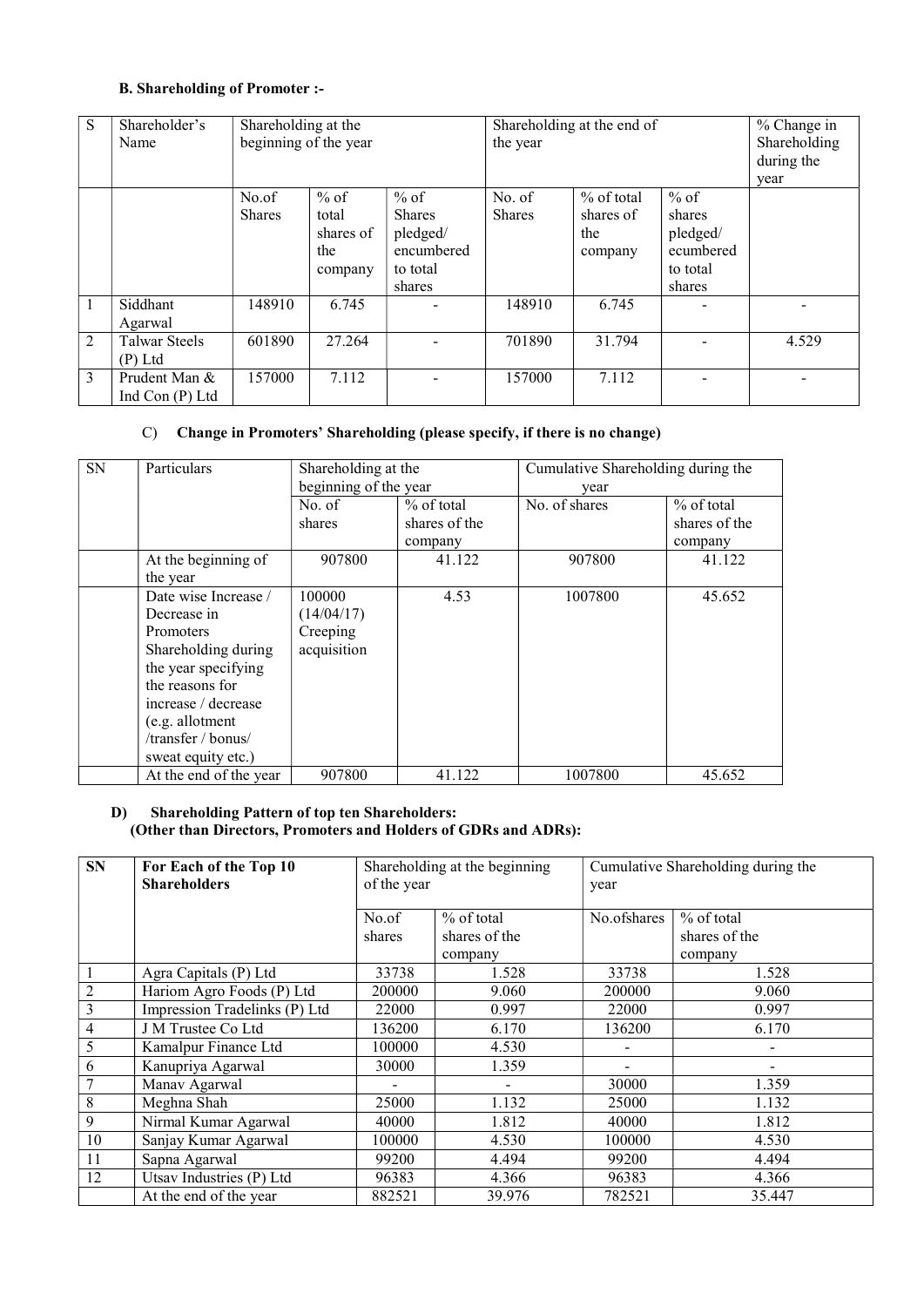| <b>SN</b> | <b>Shareholding of each Directors and</b><br>each Key Managerial Personnel | Shareholding at the<br>beginning of the year |            | Cumulative Shareholding during the year |               |  |
|-----------|----------------------------------------------------------------------------|----------------------------------------------|------------|-----------------------------------------|---------------|--|
|           |                                                                            | No.of                                        | % of total | No. of                                  | $%$ of total  |  |
|           |                                                                            | shares                                       | shares of  | shares                                  | shares of the |  |
|           |                                                                            |                                              | the        |                                         | company       |  |
|           |                                                                            |                                              | company    |                                         |               |  |
|           | None                                                                       |                                              |            |                                         |               |  |
|           | At the beginning of the year                                               |                                              |            |                                         |               |  |
|           | Date wise Increase / Decrease in                                           |                                              |            |                                         |               |  |
|           | Promoters Shareholding during the                                          |                                              |            |                                         |               |  |
|           | year specifying the reasons for                                            |                                              |            |                                         |               |  |
|           | increase /decrease (e.g. allotment /                                       |                                              |            |                                         |               |  |
|           | transfer / bonus/ sweat equity etc.):                                      |                                              |            |                                         |               |  |
|           | At the end of the year                                                     |                                              |            |                                         |               |  |

# E) Shareholding of Directors and Key Managerial Personnel:

V) INDEBTEDNESS -Indebtedness of the Company including interest outstanding/accrued but not due for payment.

|                                                        | Secured<br>Loans<br>Excluding<br>deposits | Unsecured<br>Loans | Deposit                      | <b>Total Indebtedness</b> |
|--------------------------------------------------------|-------------------------------------------|--------------------|------------------------------|---------------------------|
| Indebtedness at the beginning of the<br>financial year |                                           |                    |                              |                           |
| i) Principal Amount                                    |                                           | 87,00,000          | $\overline{\phantom{a}}$     | 87,00,000                 |
| ii) Interest accrued but not paid                      |                                           |                    |                              |                           |
| iii) Interest accrued but not due                      |                                           |                    | $\overline{\phantom{a}}$     |                           |
| Total (i+ii+iii)                                       | $\overline{\phantom{0}}$                  |                    | $\qquad \qquad \blacksquare$ | -                         |
| Change in Indebtedness during the<br>financial year    |                                           |                    |                              |                           |
| * Addition                                             |                                           |                    |                              |                           |
| * Reduction                                            |                                           |                    | $\qquad \qquad \blacksquare$ |                           |
| <b>Net Change</b>                                      |                                           |                    | $\overline{\phantom{a}}$     | -                         |
| Indebtedness at the end of the<br>financial year       |                                           |                    |                              |                           |
| <b>Principal Amount</b><br>i)                          | ۰                                         |                    |                              |                           |
| ii)<br>Interest due but not paid                       |                                           |                    |                              |                           |
| iii)<br>Interest accrued but not due                   |                                           |                    |                              | $\blacksquare$            |
| TOTAL (i+ii+iii)                                       |                                           | 87,00,000          |                              | 87,00,000                 |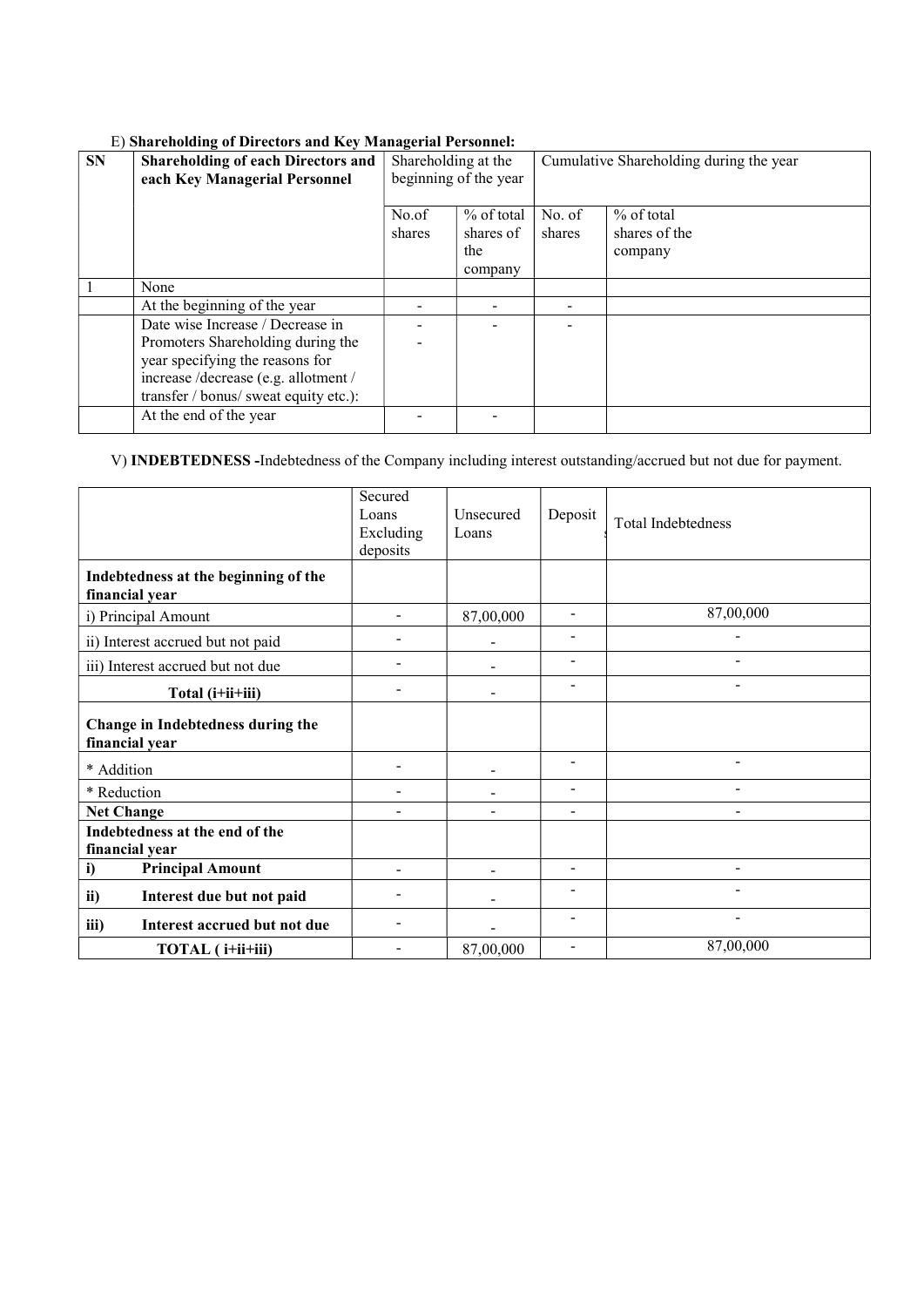## VI. REMUNERATION OF DIRECTORS AND KEY MANAGERIAL PERSONNEL-

#### SN. Particulars of Remuneration Name of MD/WTD/ Manager Total Amount ----- WTD ---- --- 1 Gross salary (a) Salary as per provisions contained in section 17(1) of the Income-tax Act, 1961 - | - | - |-| - | - | -(b) Value of perquisites u/s  $17(2)$  Income-tax Act, 1961 - | - | - |-| - | - | -(c) Profits in lieu of salary under section 17(3) Income- tax Act, 1961 - | - | - |- | - | - | 2 Stock Option - - - - - 3 Sweat Equity - - - - - 4 Commission - as % of profit - others, specify. - | - | - |- | - | - | 5 Others, please specify - - - - -  $\text{Total (A)}$  - - - - - - - - -

# A. Remuneration to Managing Director, Whole-time Directors and/or Manager (Rs.)

# VI. REMUNERATION OF DIRECTORS AND KEY MANAGERIAL PERSONNEL-<br>B. Remuneration to other directors : (Rs.)

Remuneration to other directors : (Rs.)

Ceiling as per the Act

| SN.            | Particulars of<br>Remuneration                   | Name of Directors |   |  |                          | <b>Total Amount</b> |
|----------------|--------------------------------------------------|-------------------|---|--|--------------------------|---------------------|
|                |                                                  |                   |   |  |                          |                     |
|                | <b>Independent Directors</b>                     |                   |   |  | -                        |                     |
|                | Fee for attending board<br>committee<br>meetings |                   |   |  | -                        |                     |
|                | Commission                                       |                   |   |  | -                        |                     |
|                | Others, please specify                           |                   | ۰ |  | -                        |                     |
|                | Total $(1)$                                      |                   | ۰ |  | -                        | -                   |
| $\mathfrak{D}$ | Other Non-Executive<br><b>Directors</b>          |                   |   |  | -                        |                     |
|                | Fee for attending board<br>committee<br>meetings |                   |   |  | $\overline{\phantom{0}}$ |                     |

#### VI. REMUNERATION OF DIRECTORS AND KEY MANAGERIAL PERSONNEL- B.Remuneration to other directors :

 $(Rs)$ 

| SN. | 1.11<br>Particulars of | Name of Directors        |   |  |                          | <b>Total Amount</b>      |
|-----|------------------------|--------------------------|---|--|--------------------------|--------------------------|
|     | Remuneration           |                          |   |  |                          |                          |
|     | Commission             | $\overline{\phantom{0}}$ |   |  |                          | $\overline{\phantom{0}}$ |
|     | Others, Please Specify |                          |   |  |                          |                          |
|     | Total $(2)$            |                          |   |  |                          |                          |
|     | Total (B) = $(1+2)$    | -                        | - |  | $\overline{\phantom{0}}$ | ۰                        |
|     | Total Managerial       |                          |   |  | ۰                        |                          |
|     | Remuneration           |                          |   |  |                          |                          |
|     | Overall Ceiling as per | $\overline{\phantom{a}}$ |   |  |                          |                          |
|     | Act                    |                          |   |  |                          |                          |